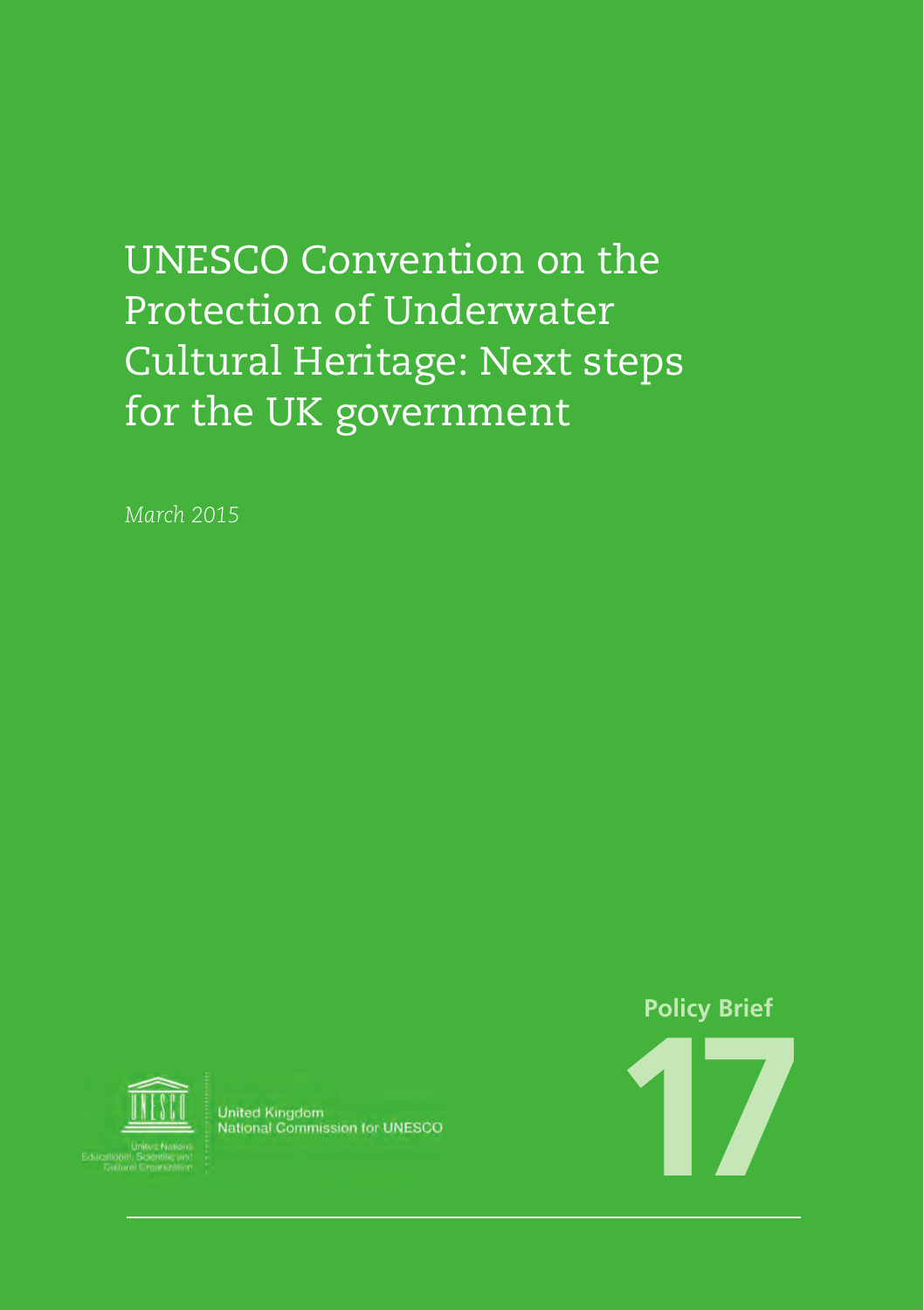Published by the UK National Commission for UNESCO March 2015

UK National Commission for UNESCO Secretariat 3 Whitehall Court London SW1A 2EL United Kingdom

+44 (0) 20 7766 3491 www.unesco.org.uk

Any part of this publication may be reproduced without permission but with acknowledgement.

Designed by Soapbox, www.soapbox.co.uk Typeset by Cambridge Publishing Management Limited, www.cambridgepm.co.uk

Copies: For additional copies, contact the UK National Commission Secretariat Copyright @ UK National Commission for UNESCO 2015

ISSN 2050-8212 (Print)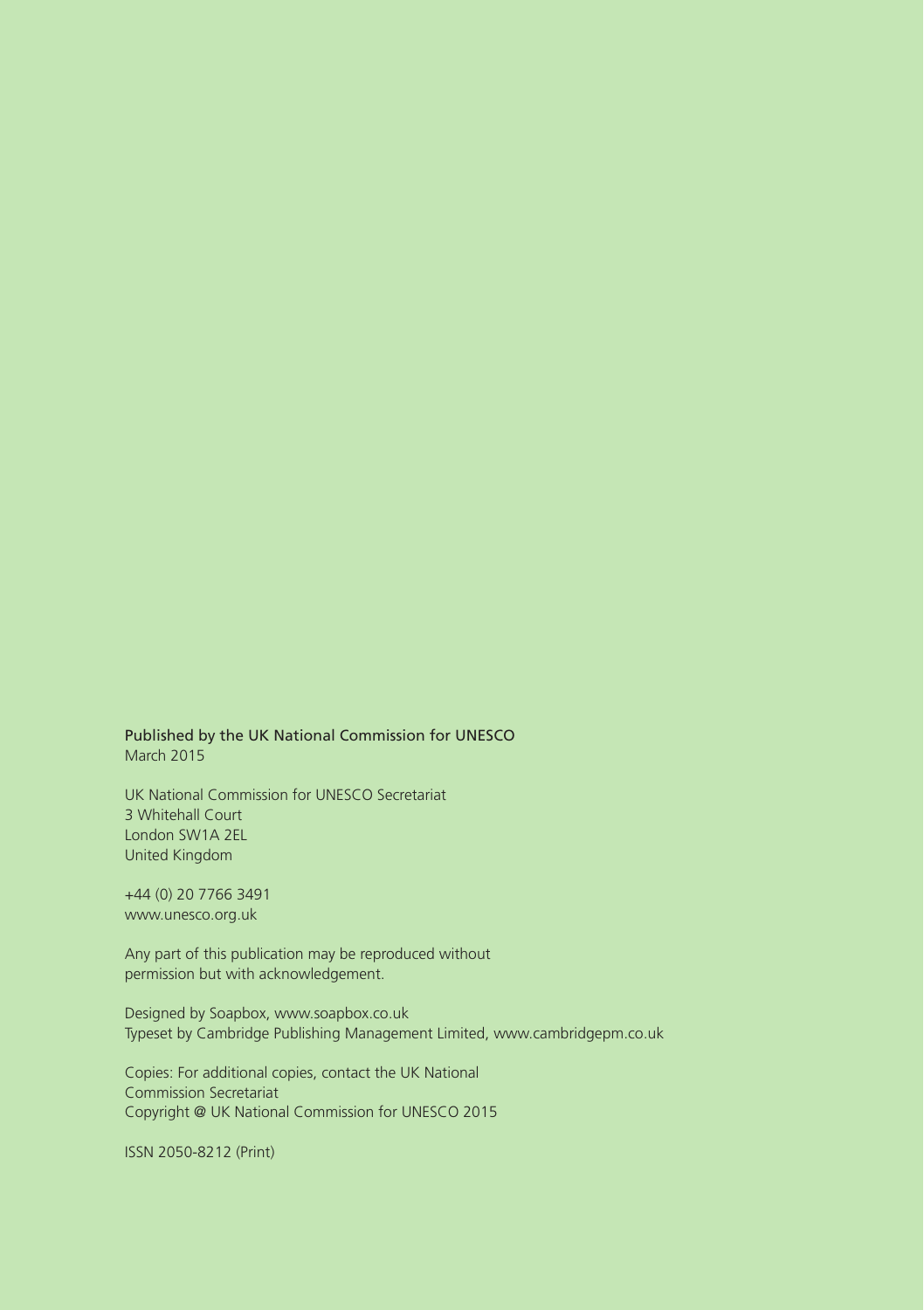## 1 / Executive Summary

Underwater Cultural Heritage is a live issue and there is growing pressure on the UK government to act. In the light of the conclusion of the recent Impact Review<sup>1</sup> and the growing number of States who have ratified the UNESCO Convention, it is timely for the UK government to revisit its position.

Underwater Cultural Heritage (UCH) refers to traces of human existence which have been partially or totally underwater, periodically or continuously for at least 100 years. It forms an integral part of a common global archaeological and historical heritage and can provide invaluable information about culture, economies, migration, and societal inter-relationships.

A Briefing Note by the British Academy and Honor Frost Foundation published in 2014 explicitly makes the case for UK ratification, noting that the Impact Review has demonstrated that the UK's 2001 reservations need no longer be such a concern.

There are a number of broader developments and factors in relation to the Convention and the international and domestic management of underwater archaeology which are important to take into account.

- The UK has adopted 'The Rules', an Annex to the Convention, which includes the principle that UCH should not be commercially exploited.
- It is already government policy that marine licences must comply with 'The Rules'.
- A number of other major maritime States who originally had concerns about the Convention have now ratified including Spain, France, and

<sup>1</sup> Full report: February 2014 'The UNESCO Convention on the Protection of the Underwater Cultural Heritage 2001. An Impact Review for the United Kingdom Final Report' ISBN 978-0- 904608-03-8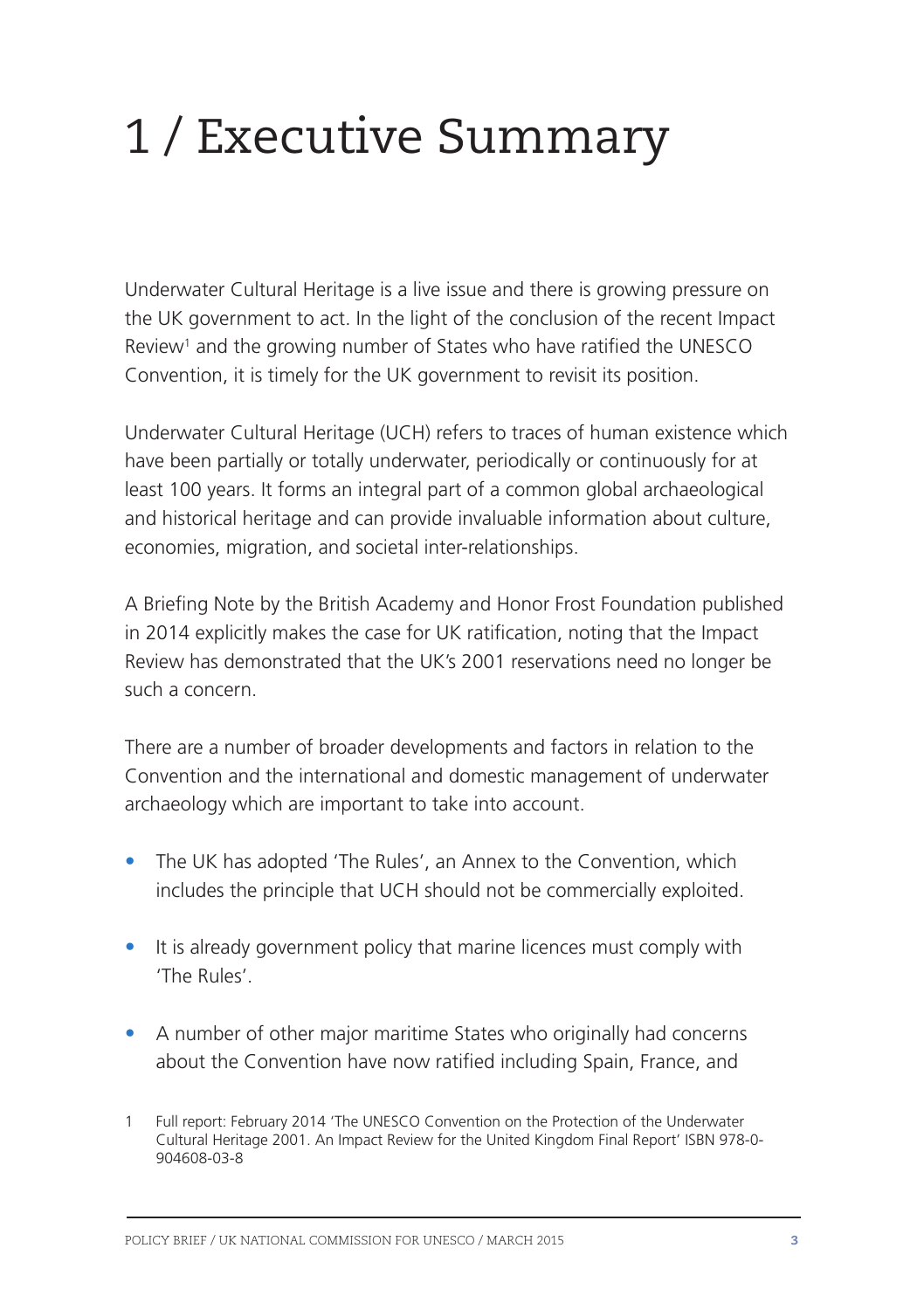Portugal. The Republic of Ireland, Germany and the Netherlands are all considering ratifying.

- The Convention distinguishes between activities **directed** at UCH, and those which **incidentally affect** UCH. The scope is therefore narrower than might be presumed.
- The UK will not automatically be required to protect all wrecks in its territorial seas.
- There are several business sectors in the UK which could gain internationally from full UK participation.
- The 2001 Convention is increasingly becoming established as the principal framework for international law for underwater archaeology.

Should the government choose to move towards ratification, consultation with those members of the maritime community who are concerned about its potential impact on their activities could usefully seek to identify and address any remaining substantiated concerns.

The Review found that the majority of the substantive clauses of the 2001 Convention appear to present no difficulty to the UK, and that the UK has world-leading experience in some particular areas. However there are some clauses which would require the UK to introduce new measures in policy and administration, and potentially in law, and to reallocate resources:

- Regulation or removal of UCH from salvage law
- Development of reporting/notification mechanisms
- Provision for seized UCH
- • Human Remains
- Archaeological Archives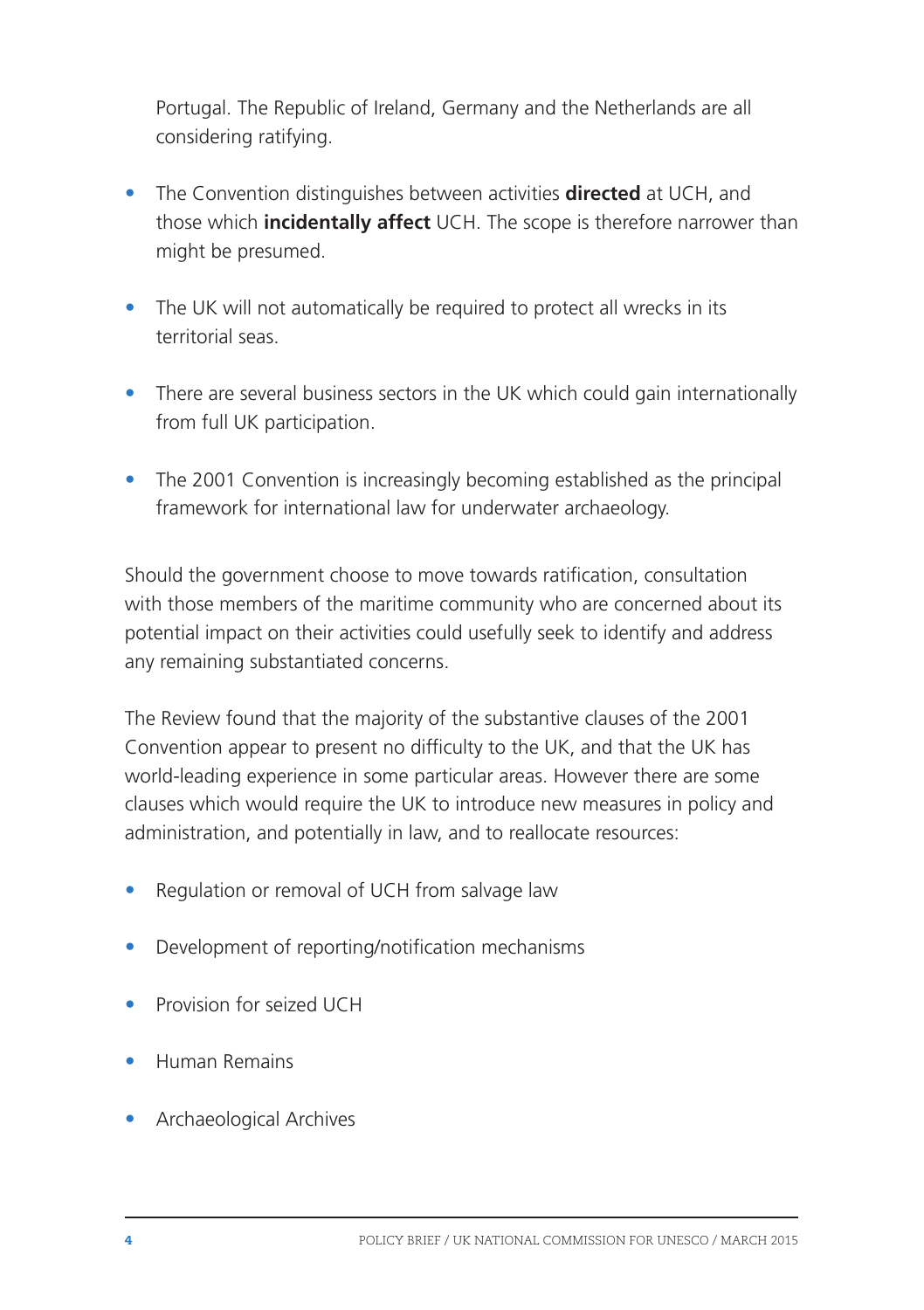#### **Recommendations**

The UK government should:

- reevaluate whether it should ratify the Convention and
- as a first stage, conduct an inter-departmental regulatory impact assessment, involving the Ministry of Defence (MoD), the Department for Culture, Media and Sport (DCMS), the Foreign and Commonwealth Office (FCO), the Ministry of Justice (MoJ) and any other relevant departments, to define the legal and administrative changes and resources required, including issues identified in relation to human remains, archaeological archives and salvage.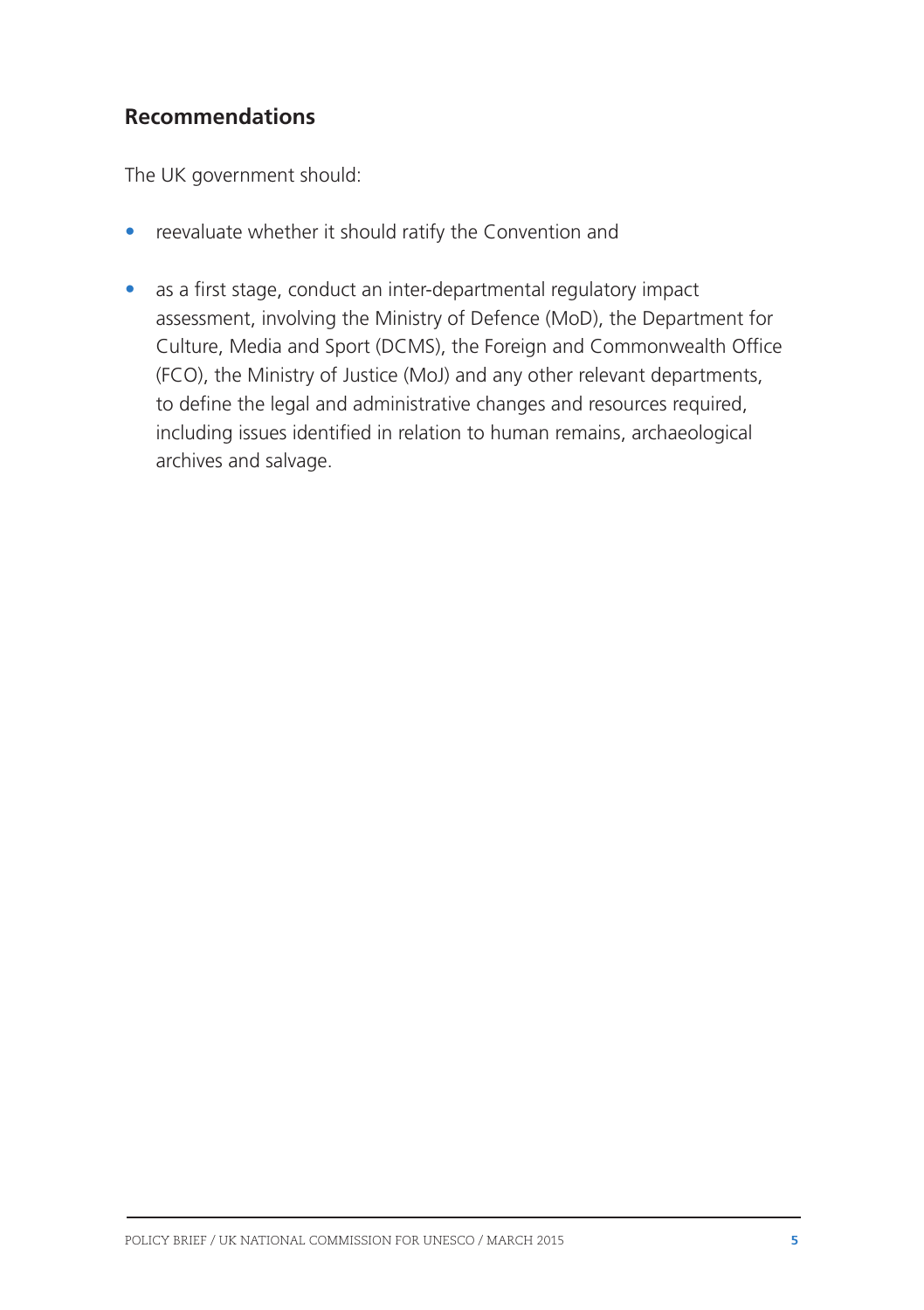# 2 / Background

Underwater Cultural Heritage (UCH) refers to traces of human existence which have been partially or totally underwater, periodically or continuously for at least 100 years. It forms an integral part of a common global archaeological and historical heritage and can provide invaluable information about culture, economies, migration, and societal inter-relationships. The United Kingdom has a varied and rich UCH and world-leading expertise.

In 2001 the General Conference of UNESCO voted to adopt the Convention on the Protection of the Underwater Cultural Heritage. The Convention came into force in January 2009. It has since been ratified by 492 States and is a key feature of the international framework for the management of UCH.

The UK was one of a number of States that abstained from the 2001 vote and has not ratified the Convention. In the UK's Territorial Sea, UCH is protected by domestic law, policy and practice. But threats continue to grow to UCH in international waters, adjacent to the coast of the UK and elsewhere in the world, in which the UK has an interest. The issue of how to protect and preserve UCH beyond the UK's Territorial Sea is a live debate which needs addressing.

In 2012 a multi-disciplinary project team – the UK UNESCO 2001 Convention Review Group – brought together experts with relevant specialisms from universities, practitioners, English Heritage and professional bodies to undertake an Impact Review for the United Kingdom. The project was funded by English Heritage and the Honor Frost Foundation and was administered by the United Kingdom National Commission for UNESCO. The purpose of the Review was not to advocate ratification, but to examine what ratification might mean, bearing in mind the concerns raised in 2001.

<sup>2</sup> Number of ratifications in February 2015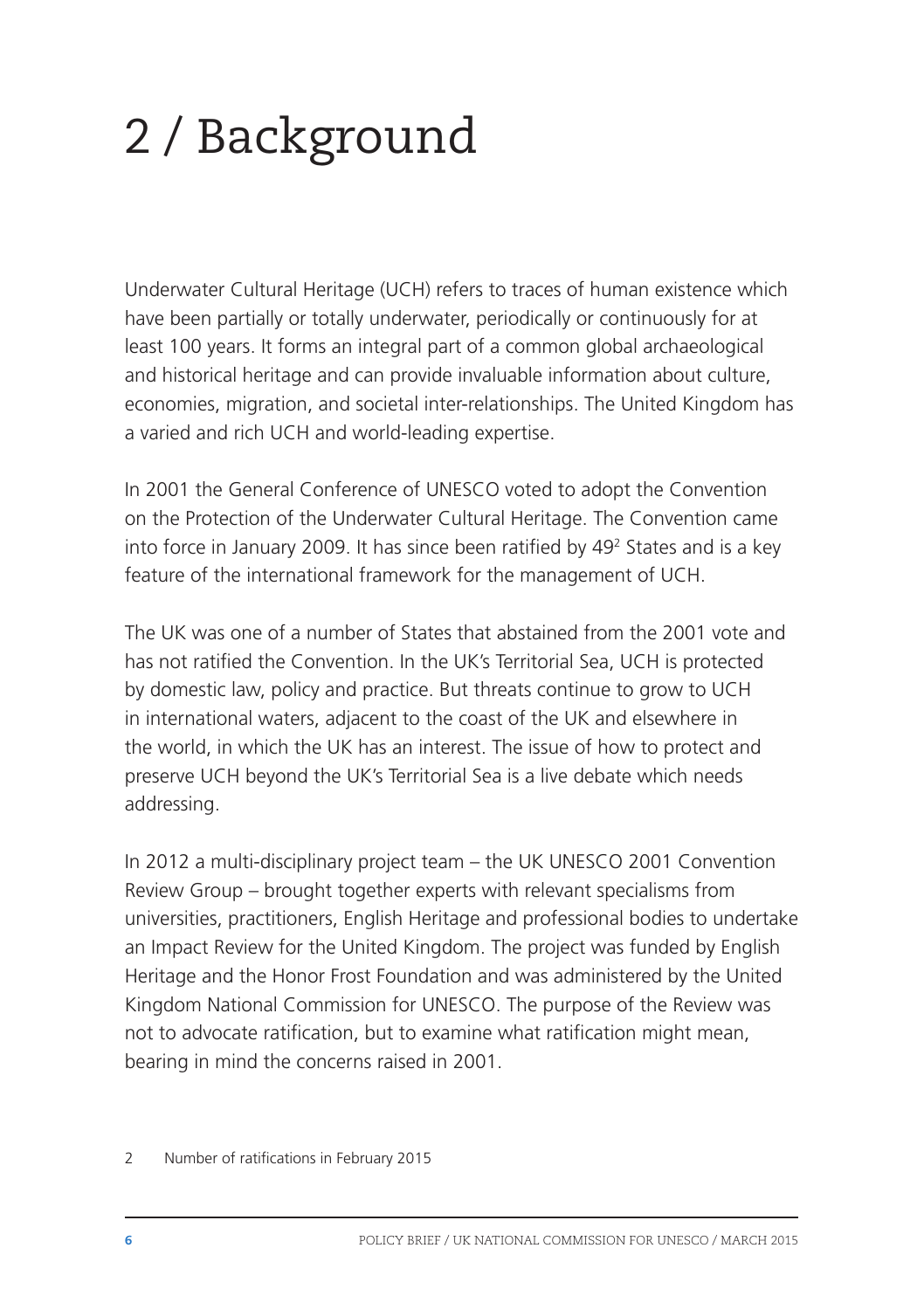Building on the Impact Review, in March 2014 the British Academy / Honor Frost Foundation Steering Committee on Underwater Cultural Heritage called on the UK Government to ratify the Convention, and published a Briefing Note setting out the case for so doing. This position has widespread support particularly from the academic and professional community; within some elements of the maritime community there is still debate as to the pros and cons of ratifying. This briefing summarises the issues and makes recommendations for a way forward for the UK government.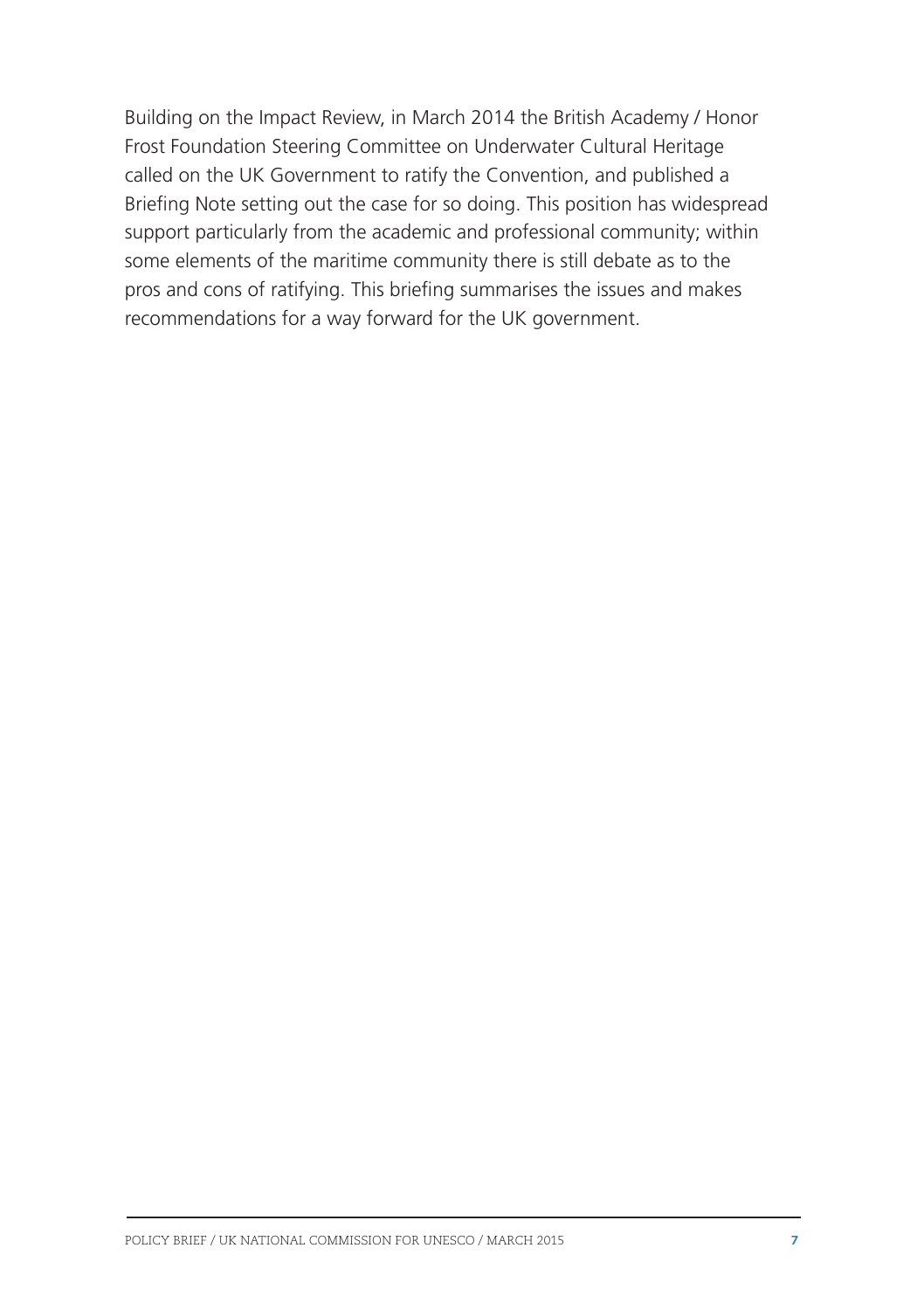### 3 / Building the case for ratification

#### **3.1 The Impact Review**<sup>3</sup>

The Review:

- revisited the UK government's concerns of 2001 in the light of present circumstances;
- considered the legal, policy and administrative implications, were the UK to ratify the Convention;
- provided a clause-by-clause examination of the Convention, identifying any which could cause a difficulty for the UK.

The table below sets out the four issues cited by the Government in 2001 and the corresponding findings of the Impact Review.

| Concern raised by UK government   Finding of impact review 2014 |                                  |
|-----------------------------------------------------------------|----------------------------------|
| in 2001                                                         |                                  |
| Unresolved concerns about the                                   | The 2001 UNESCO Convention       |
| compatibility of the 2001 Convention                            | is compatible with UNCLOS and    |
| with the 1982 United Nations                                    | the ability of the UK to protect |
| Convention on the Law of the Sea                                | and preserve its UCH would be    |
| (UNCLOS) and the possibility of                                 | strengthened by ratifying the    |
| 'creeping jurisdiction'. <sup>4</sup>                           | Convention.                      |

<sup>3</sup> Full report: February 2014 'The UNESCO Convention on the Protection of the Underwater Cultural Heritage 2001. An Impact Review for the United Kingdom Final Report' ISBN 978-0- 904608-03-8

4 The UNCLOS codifies a series of maritime jurisdictional zones. The 2001 Convention seeks to provide greater clarity about how UCH is protected by states within each zone. See Appendix, Abbreviations and Definitions for details of zones.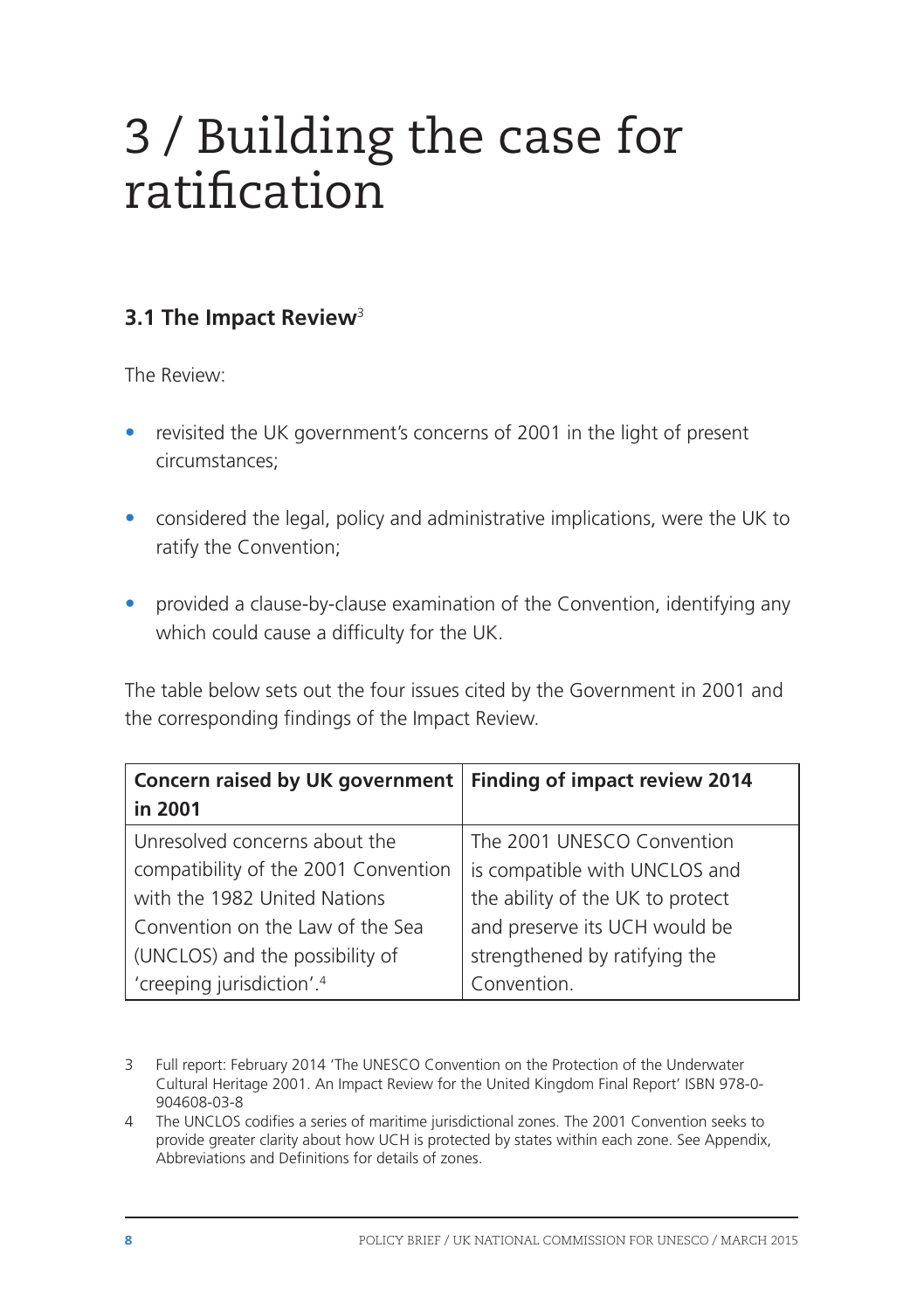| Concern raised by UK government<br>in 2001                                                                    | Finding of impact review 2014                                                                                                                                                                                                                                                                                                                                                                                                                                                                                                |
|---------------------------------------------------------------------------------------------------------------|------------------------------------------------------------------------------------------------------------------------------------------------------------------------------------------------------------------------------------------------------------------------------------------------------------------------------------------------------------------------------------------------------------------------------------------------------------------------------------------------------------------------------|
| Sovereign immunity and the manner<br>in which the Convention deals with<br>sunken State vessels and aircraft. | The Convention establishes a<br>cooperative framework and does<br>not change the sovereign immunity<br>of sunken State vessels which are<br>protected by pre-existing law.                                                                                                                                                                                                                                                                                                                                                   |
| A perceived requirement to protect<br>all wreck sites over 100 years old in<br>waters adjacent to the UK.     | The Convention's approach, based<br>on activities rather than designation,<br>does not impede the management<br>of sites based on their significance<br>(the practice in the UK). The scope of<br>activities affected is quite limited and<br>the likely numbers of activities are<br>small. The number of known wrecks<br>in the UK's Territorial Sea is much<br>lower than was estimated in 2001.                                                                                                                          |
| The administrative, legal and other<br>implications for the UK of ratifying<br>the Convention                 | The majority of the substantive<br>clauses of the 2001 Convention<br>appear to present no difficulty to<br>the UK. Changes in UK domestic<br>provisions mean that the UK is<br>already compliant with many aspects<br>of the Convention. Although some<br>legal and administrative changes<br>would be required (explored below),<br>these would not fundamentally<br>expand or extend the existing<br>regulation of marine activities;<br>ratification would be unlikely<br>to require significant additional<br>resources. |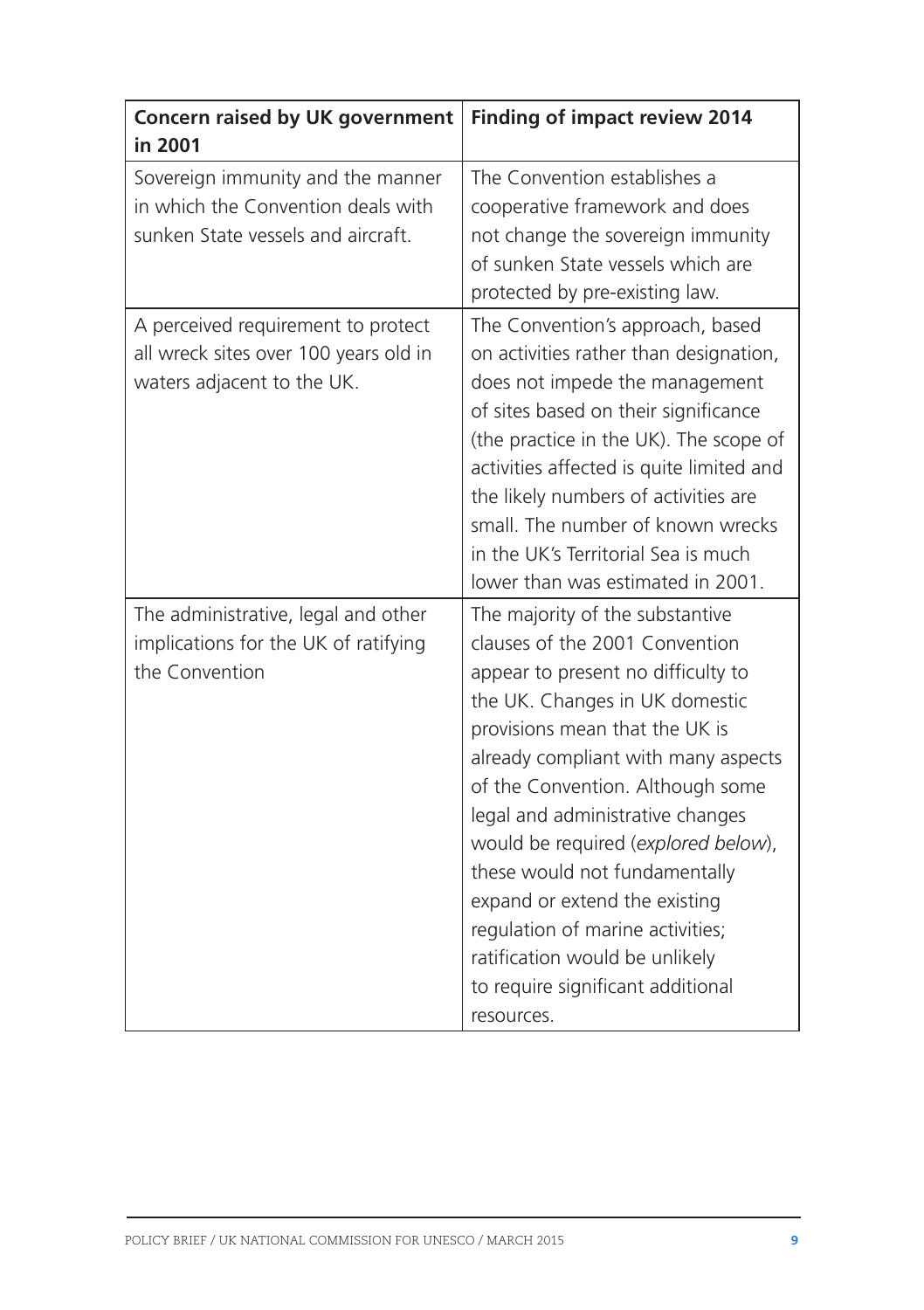#### **3.2 British Academy and Honor Frost Foundation key reasons**

The British Academy and Honor Frost Foundation Briefing Note explicitly makes the case for UK ratification.<sup>5</sup> Noting that the Impact Review has demonstrated that the UK's 2001 reservations need no longer be such a concern, the Note sets out 5 key reasons to ratify:

- 1. Protection for historic wrecks of UK origin around the world, including the wrecks of warships, other state vessels, and ships with which the UK declares a 'verifiable link';
- 2. Increased international recognition of UK interests in wrecks that originated here and easier management of underwater cultural heritage;
- 3. Reduced costs from streamlining existing ad hoc arrangements and benefits from recognising that UCH is a valuable social and economic resource;
- 4. Enhanced opportunity for the UK to reinforce its interpretation of the international Law of the Sea and to make its case within the Convention's own institutions;
- 5. Increased role and recognition and opportunities for growth of the UK heritage sector internationally, where there is expanding global demand.

In contrast, without ratification, the UK will be unable to influence the development of global standards, and be largely unable to protect wrecks of UK origin outside UK waters, such as RMS *Titanic* or any of Sir Francis Drake's vessels which might be discovered.

#### **3.3 The broader context**

There are a number of developments and factors in relation to the Convention and the international and domestic management of underwater archaeology which are important to take in to account. These include:

<sup>5</sup> The 2001 UNESCO Convention on the Protection of Underwater Cultural Heritage: The case for UK ratification. The British Academy and Honor Frost Foundation, March 2014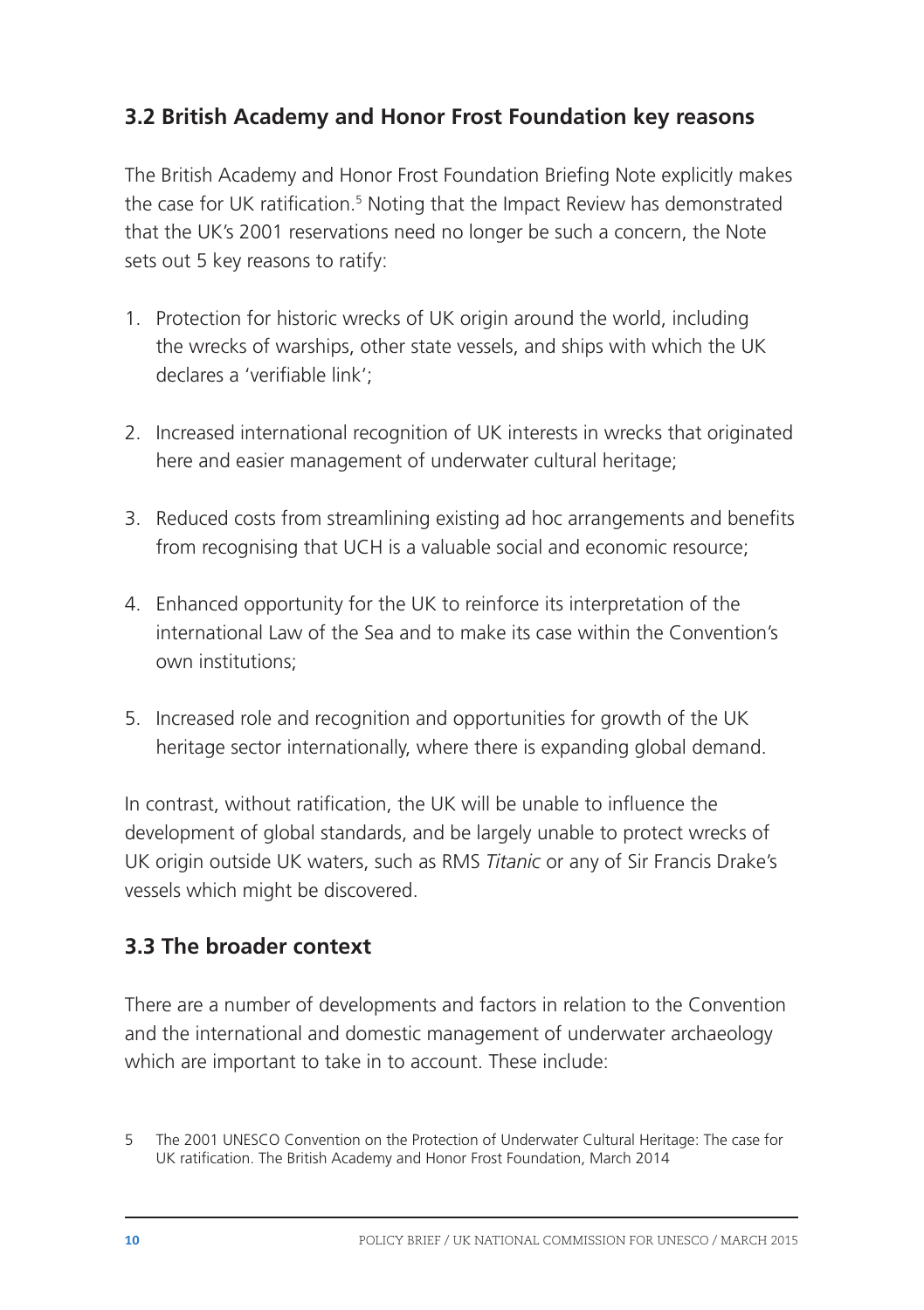- Since 2008 the UK has adopted 'The Rules', an Annex to the Convention which sets out a standard for archaeological investigations, as government policy for UCH. The principle that UCH should not be commercially exploited has thus already been accepted and it is already government policy that marine licences must comply with 'The Rules'.6
- A number of other major maritime States who originally had concerns about the Convention have now ratified including Spain, France, and Portugal. The Republic of Ireland, Germany and the Netherlands are all considering ratifying.
- The Convention distinguishes between activities **directed** at UCH, and those which **incidentally affect** UCH. The scope is therefore narrower than might be presumed.
- The UK will not automatically be required to protect all wrecks in its territorial seas.
- There are several business sectors in the UK which could gain internationally from full UK participation.
- The 2001 Convention is increasingly becoming established as the principal framework for international law for underwater archaeology. The UK is a world leader in several aspects of UCH, academically and professionally; ratification would increase opportunities for international influence.

The UK's maritime heritage is worldwide, deriving from the largest merchant fleet, and the most prolific shipyards. For those lost at sea, wrecks are their last resting places. The 'verifiable links' of the Convention offer some protection for UK interests beyond the UK's own waters, including consultation in respect of discoveries and proposed investigations, and appropriate treatment for human remains and historical evidence. This means the UK must be consulted even where the 'interest' arises not merely from proprietary rights, such as ownership or derogation in insurance but where the link is merely cultural in nature such as country of origin of cargo or crew.

<sup>6</sup> The Rules concerning activities directed at underwater cultural heritage, Annexed to the 2001 Convention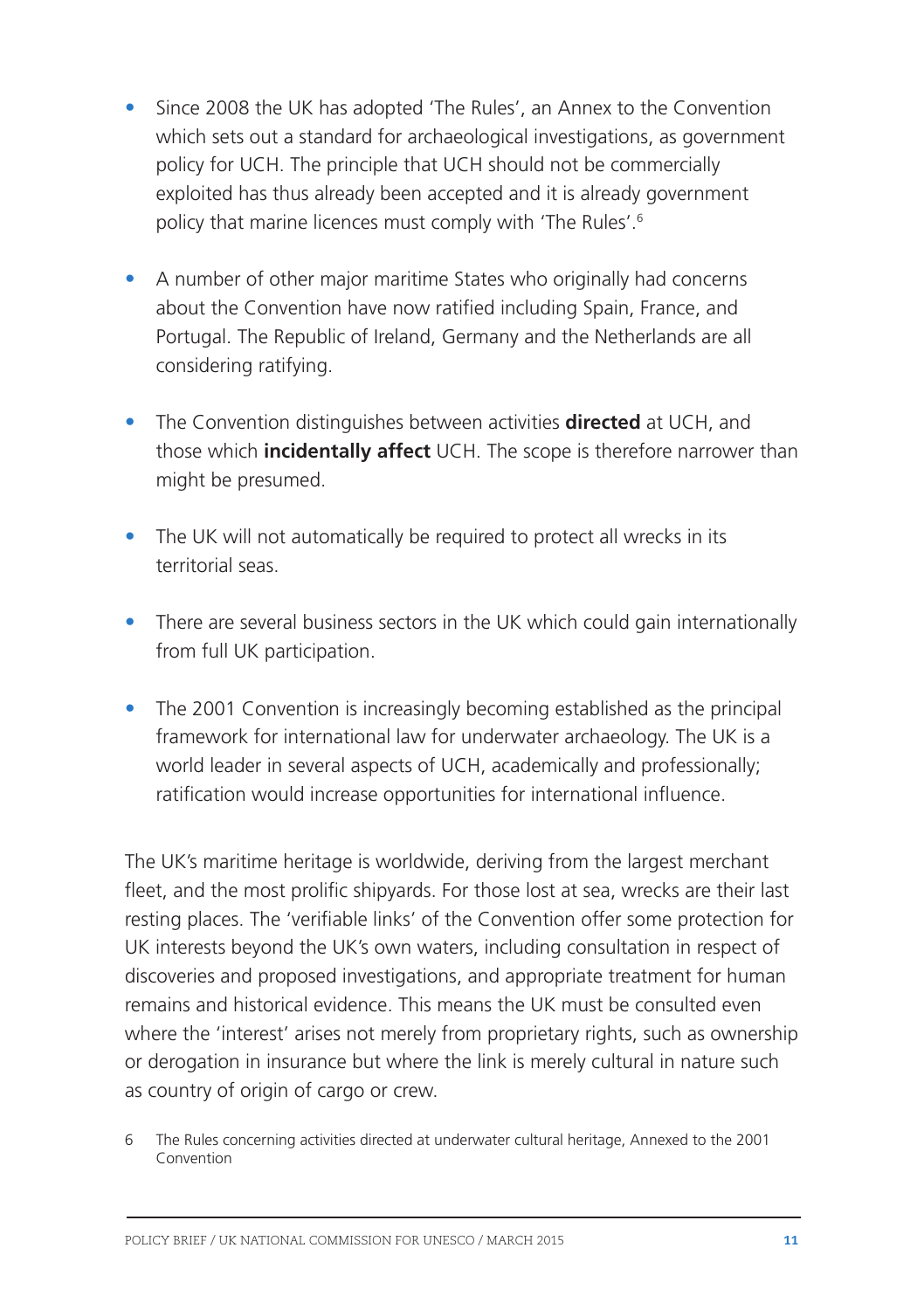### 4 / Concerns expressed about ratification

The maritime archaeological community is not united in its support for Ratification of the Convention; there are some who are opposed outright, and others unsure of the benefits<sup>7</sup>

Arguments against ratification include concerns that it would adversely affect particularly those working in a non-professional or commercial capacity including: placing undue restrictions on those wishing to excavate underwater heritage; excluding those not qualified as marine archaeologists from monitoring and surveying work, and having a negative impact on salvage, perhaps creating a black market. (It has also been suggested that many more wrecks would need to be designated – this point has been addressed above.)

In this context the following points should be noted. The UK adoption of 'The Rules' of the Convention as UK policy for managing underwater heritage means that there would be no significant change in the procedures and permissions affecting activities directed at underwater sites if the UK were now to ratify the Convention. Monitoring and surveying activities are not 'activities directed at' UCH within the meaning of the Rules and for this reason are not required to be supervised by a qualified marine archaeologist. Similarly, salvors are already subject to the Marine and Coastal Access Act 2009 / Marine (Scotland) Act 2010. Ratifying the 2001 Convention would therefore add no further change to the UK's current position, nor impose significant additional restrictions.

Nonetheless, there are strongly held and expressed views on these matters. Should the government choose to move towards ratification, consultation with those members of the maritime community who are concerned about its potential impact on their activities could usefully seek to identify and address any remaining substantiated concerns.

7 World Archaeology: http://www.world-archaeology.com/latest-posts/how-should-we-protect-oursunken-heritage.htm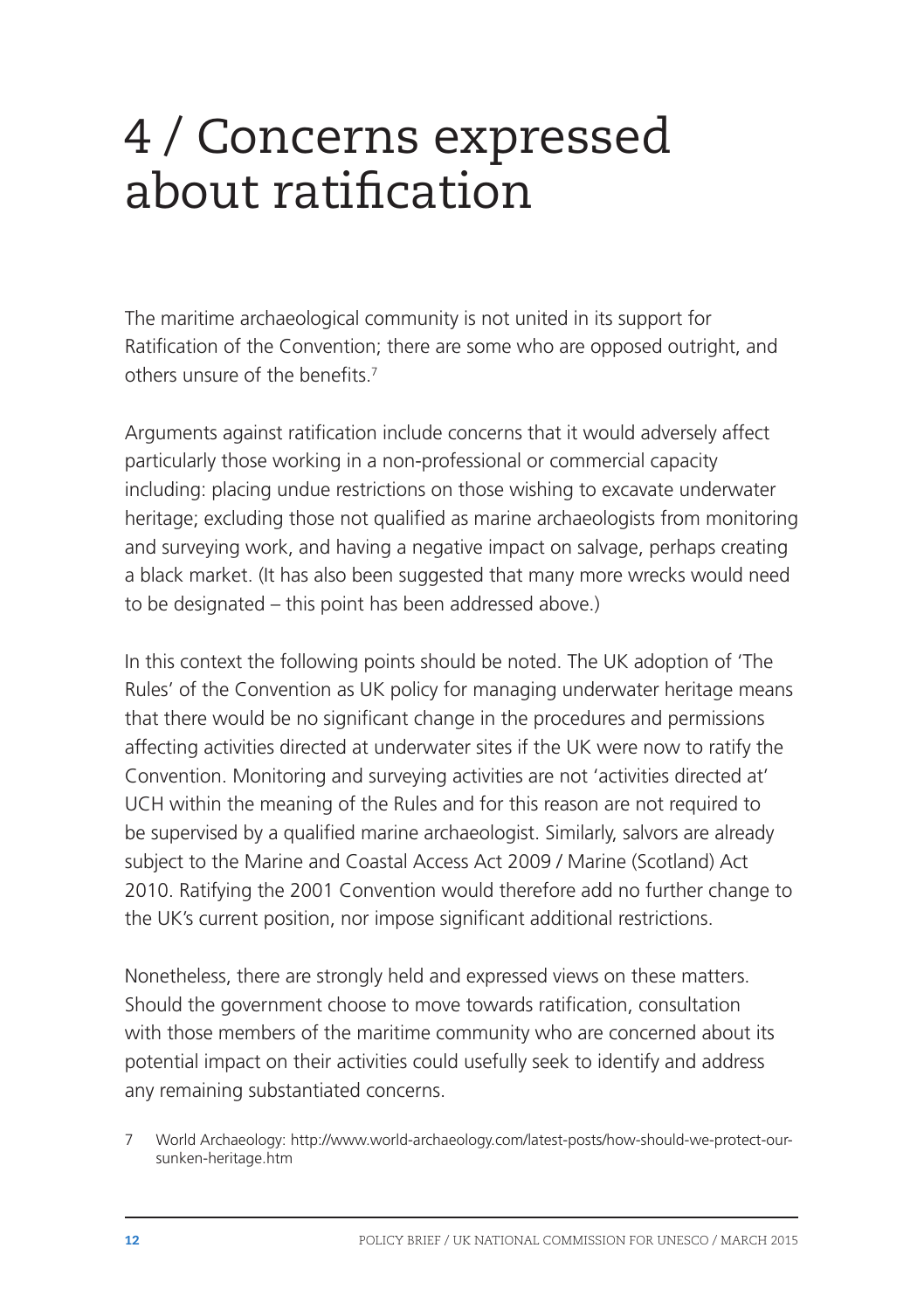## 5 / Issues to resolve

The Impact Review looked specifically at the legislative, policy, resource, and administrative changes that might be required if the UK were to ratify the Convention.

The Review found that the majority of the substantive clauses of the 2001 Convention appear to present no difficulty to the UK, and that the UK has world-leading experience in some particular areas. However there are some clauses which would require the UK to introduce new measures in policy and administration, and potentially in law, and to reallocate resources:

### **The regulation or removal of UCH from salvage law**

In the UK, UCH is not exempt from the application of salvage in common law or statute, and the common law property rights of salvor in possession are also applicable. Options set out in the Impact Review<sup>8</sup> to achieve compliance with Article 4 of the Convention (which requires that activities directed at underwater cultural heritage shall not be subject to the law of salvage or law of finds unless they meet certain criteria<sup>9</sup>) include policy and administrative measures such as:

- the UK government to decide not to engage in salvage-based contracts in respect to UCH;
- the amount of salvage paid to be based on the extent of protection:

<sup>8</sup> February 2014 'The UNESCO Convention on the Protection of the Underwater Cultural Heritage 2001. An Impact Review for the United Kingdom Final Report' pp 73-75

<sup>9</sup> Article 4: Relationship to law of salvage and law of finds. Any activity relating to underwater cultural heritage to which this Convention applies shall not be subject to the law of salvage or law of finds, unless it: a) is authorized by the competent authorities, and b) is in full conformity with this Convention, and c) ensures that any recovery of the underwater cultural heritage achieves its maximum protection.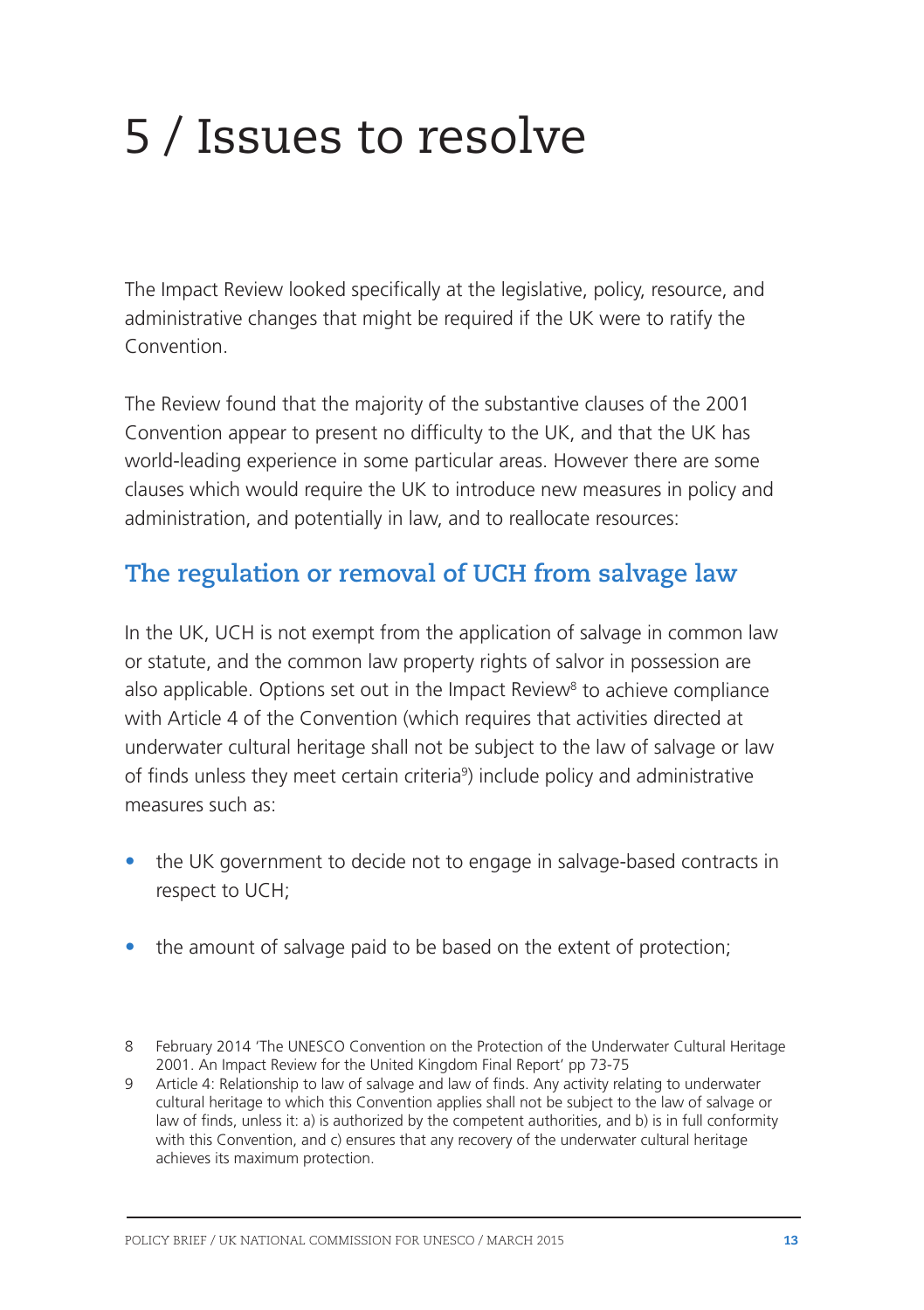• the UK government make a reservation as in the case of the IMO International Convention on Salvage (1989).

Alternatively, primary legislation could remove underwater cultural heritage from the application of salvage law.

### **Development of reporting/notification mechanisms**

The Convention introduces the need for a series of formal administrative mechanisms to notify and in some cases consult with other States Parties (flag States / States with verifiable links), and to notify the Director-General of UNESCO and the Secretary-General of the International Seabed Authority in specific circumstances: these are mainly in respect of discoveries of UCH or where there is the intention to engage in activities directed at UCH. Such notification and consultation may well already be taking place case-by-case, but it would be helpful (and probably more cost-efficient) if it were placed on a systematic basis taking into account the devolved character of the management of UCH in the UK Marine Area.

### **Provision for seized UCH**

Some reallocation of resources may be required to provide contingency arrangements for UCH in the UK which has been recovered in a manner not in conformity with this Convention and which is seized under Article 18(1). This may simply mean that arrangements that are currently made case-by-case are formalised in order to demonstrate compliance.

### **Human remains**

The 2001 Convention requires provision for proper respect for human remains which may lie within wrecks. This is an issue on which public opinion can run high; the centenary of the start of World War I, and burgeoning interest in family history, is likely to increase attention to this aspect of wrecks. Current UK legislation (The Burial Act 1857) is on its own inadequate to achieve compliance as it applies to 'Places of Burial', and thus does not generally cover human remains at sea. Discussions around better provision for remains at sea (which is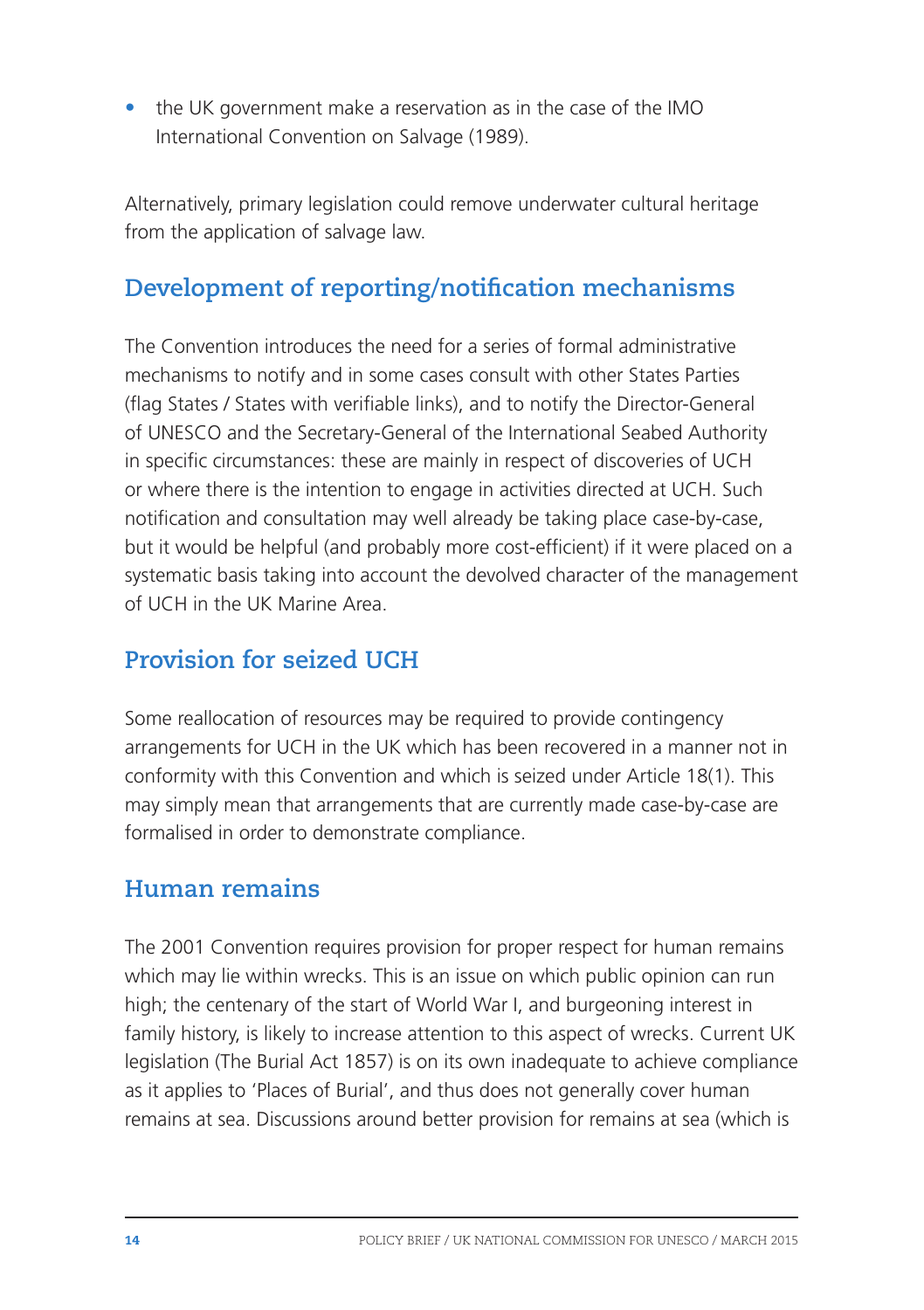already an issue domestically) are under way. Meanwhile, compliance with the requirement of the Convention (Article 2.9) to 'ensure proper respect' could probably be achieved by extension and amendment of existing professional codes of ethics, practice and guidance on the treatment of human remains.10

### **Archaeological archives**

Although there are examples of very good provision being made for the longterm preservation of archives, the UK does not have comprehensive provision overall to satisfy this clause. This is an identified weakness in the management of underwater cultural heritage domestically, requiring clarification of roles and responsibilities and support for the development of suitable repositories.

Other areas of the 2001 Convention which might appear problematic are addressed by the UK's commitment to implement the Rules annexed to it, although further steps may be required to ensure that this commitment is thoroughly understood and given effect throughout Government. The Marine and Coastal Access Act 2009 / Marine (Scotland) Act 2010 and the Dealing with Cultural Objects (Offences) Act 2003 already provide a statutory basis for implementing many clauses of the 2001 Convention, especially in the EEZ / Continental Shelf, extra-territorially (e.g. in the EEZ / Continental Shelf of other countries) and in denying support to others carrying out activities not in conformity with the Convention.

<sup>10</sup> E.g. http://www.culturalpropertyadvice.gov.uk/public\_collections/human\_remains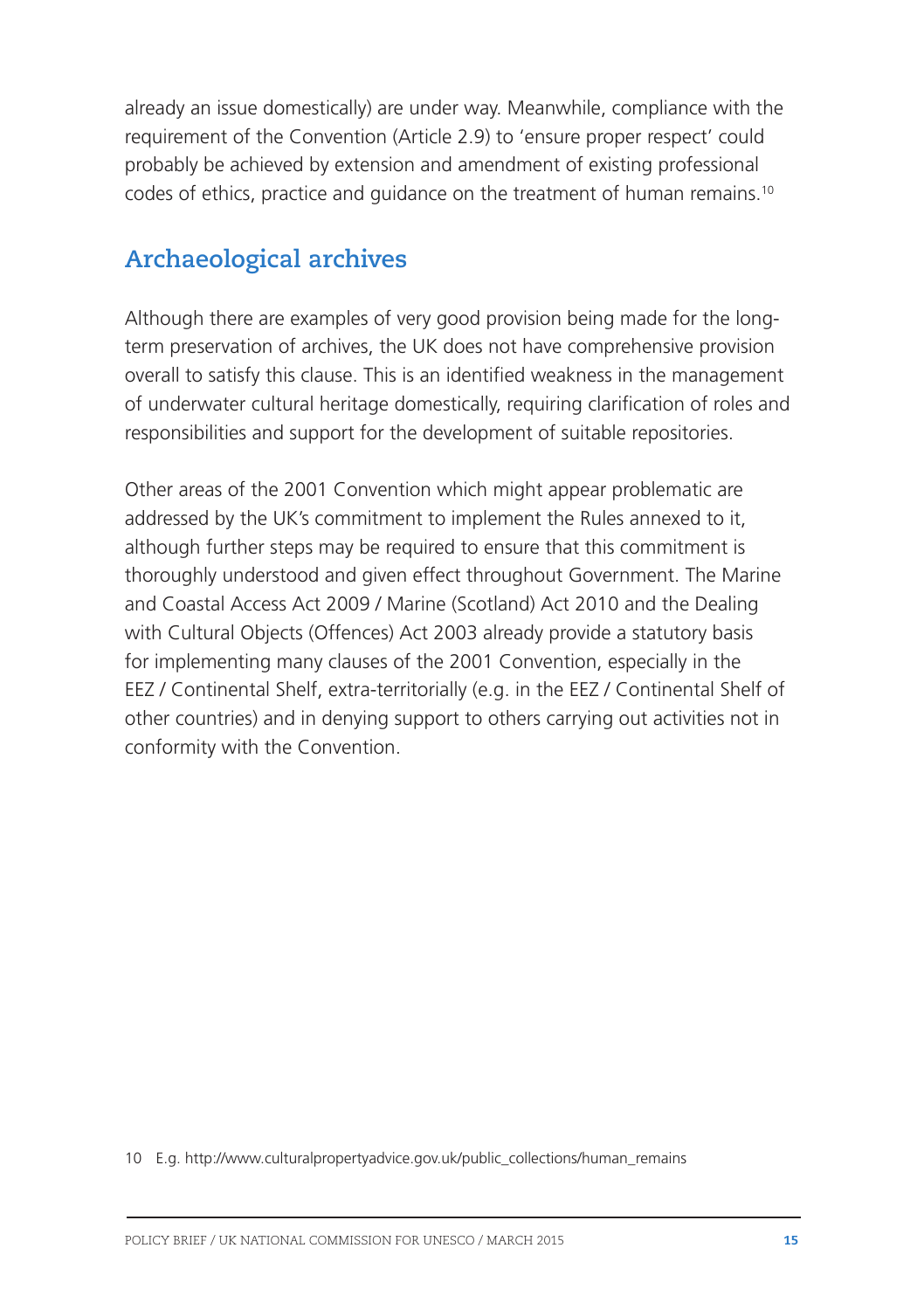# 6 / Conclusions

Underwater Cultural Heritage is a live issue and there is growing pressure on the UK government to act. In the light of the conclusion of the Impact Review and the growing number of States who have ratified the UNESCO Convention, it is timely for the UK government to revisit its position.

The Impact Review provides detailed analysis of the evidence surrounding the four concerns originally cited by the UK government. It concludes that these issues are no longer as problematic as they might have appeared in the closing stages of negotiating the Convention:

- The Convention has proved compatible with UNCLOS.
- The UK position on Sovereign Immunity, in relation to sunken warships, aircraft and state vessels, is not compromised – indeed is in part strengthened – by the Convention.
- The numbers of known wrecks, and likely activities directed at UCH, is likely to be significantly lower than estimated in 2001, and the Convention is no obstacle to the UK's preferred approach of significance-based management.
- Changes in UK domestic provisions mean that the UK is already compliant with many aspects of the 2001 Convention.

The UK has a maritime heritage to be proud of. Ratifying the 2001 Convention could provide the UK with an opportunity to influence the evolution of good practice in the management of UCH internationally, to deploy and develop the acknowledged world-class expertise of UK professionals in UCH, and to broaden opportunities for these professionals to apply and share their skills and knowledge globally.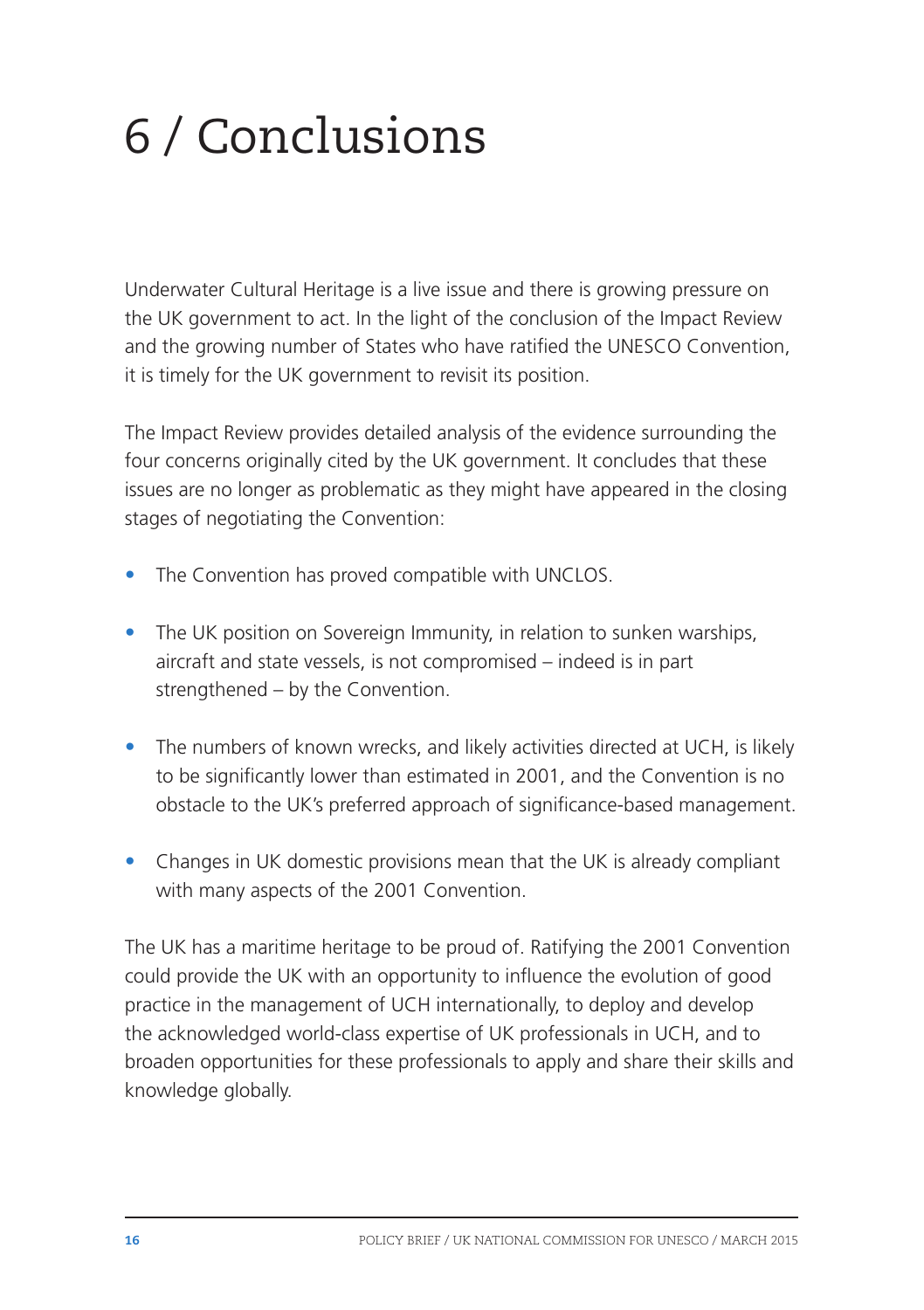There are specific issues, discussed above, which require further attention. There are also some dissenting voices in the maritime archaeological community: these need to be heard, and their concerns understood and explored, in any next stage.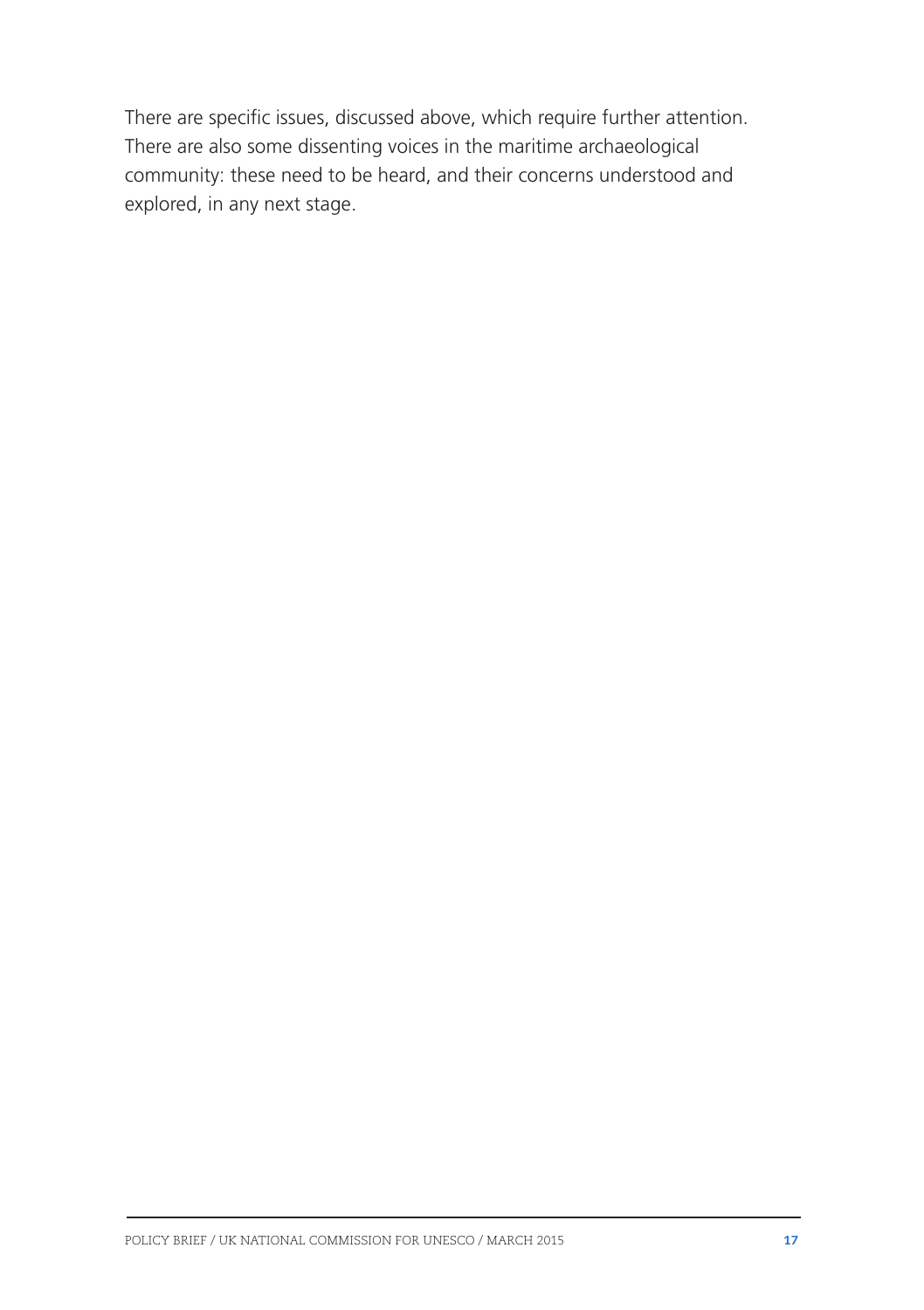# 7 / Recommendations

The UK government should:

- reevaluate whether it should ratify the Convention and
- as a first stage, conduct an inter-departmental regulatory impact assessment, involving MoD, DCMS, FCO, MoJ and any other relevant departments, to define the legal and administrative changes and resources required, including issues identified in relation to human remains, archaeological archives and salvage.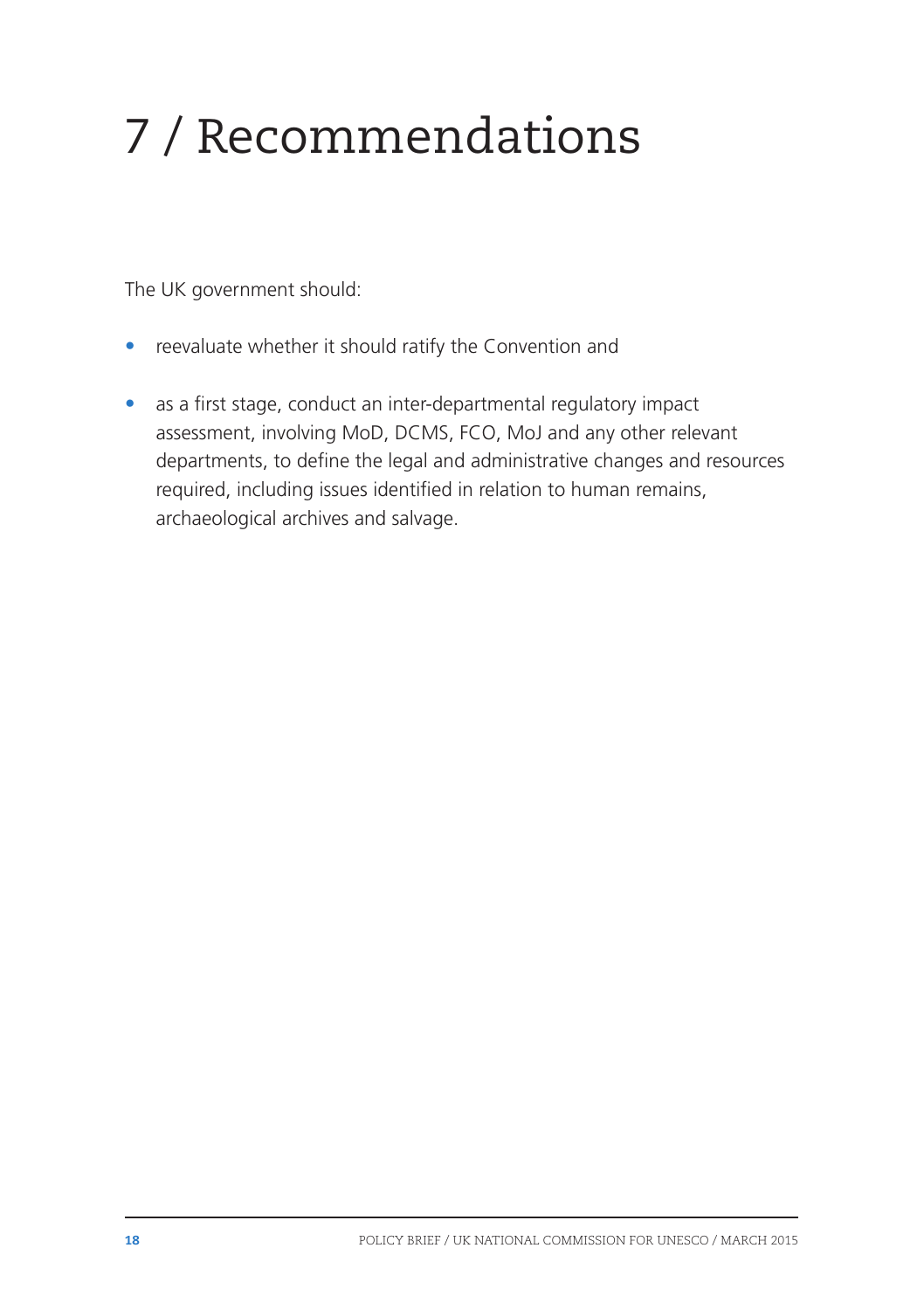## 8 / References

- 1. Foreign and Commonwealth Office, 2001, Letter on the 2001 UNESCO Convention on the Protection of the Underwater Cultural Heritage
- 2. Foreign and Commonwealth Office, 2001, Explanation of Vote to UNESCO on the 2001 UNESCO Convention on the Protection of the Underwater Cultural Heritage
- 3. UK National Commission for UNESCO, 2008, Position Statement on the 2001 UNESCO Convention on the Protection of the Underwater Cultural Heritage
- 4. UK UNESCO 2001 Convention Review Group, 2014, The UNESCO Convention on the Protection of the Underwater Cultural Heritage 2001: An Impact Review for the United Kingdom
- 5. UNESCO 2001, Convention on the Protection of the Underwater Cultural Heritage, The case for UK ratification, British Academy and Honor Frost Foundation, March 2014
- 6. United Nations 1982, United Nations Convention of the Law of the Sea
- 7. The UNESCO Convention on the Protection of the Underwater Cultural Heritage 2001, An Impact Review for the United Kingdom Final Report, February 2014, ISBN 978-0-904608-03-8
- 8. UNESCO 2001, Convention on the Protection of the Underwater Cultural Heritage, http://www.unesco.org/new/en/culture/themes/underwatercultural-heritage/2001-convention/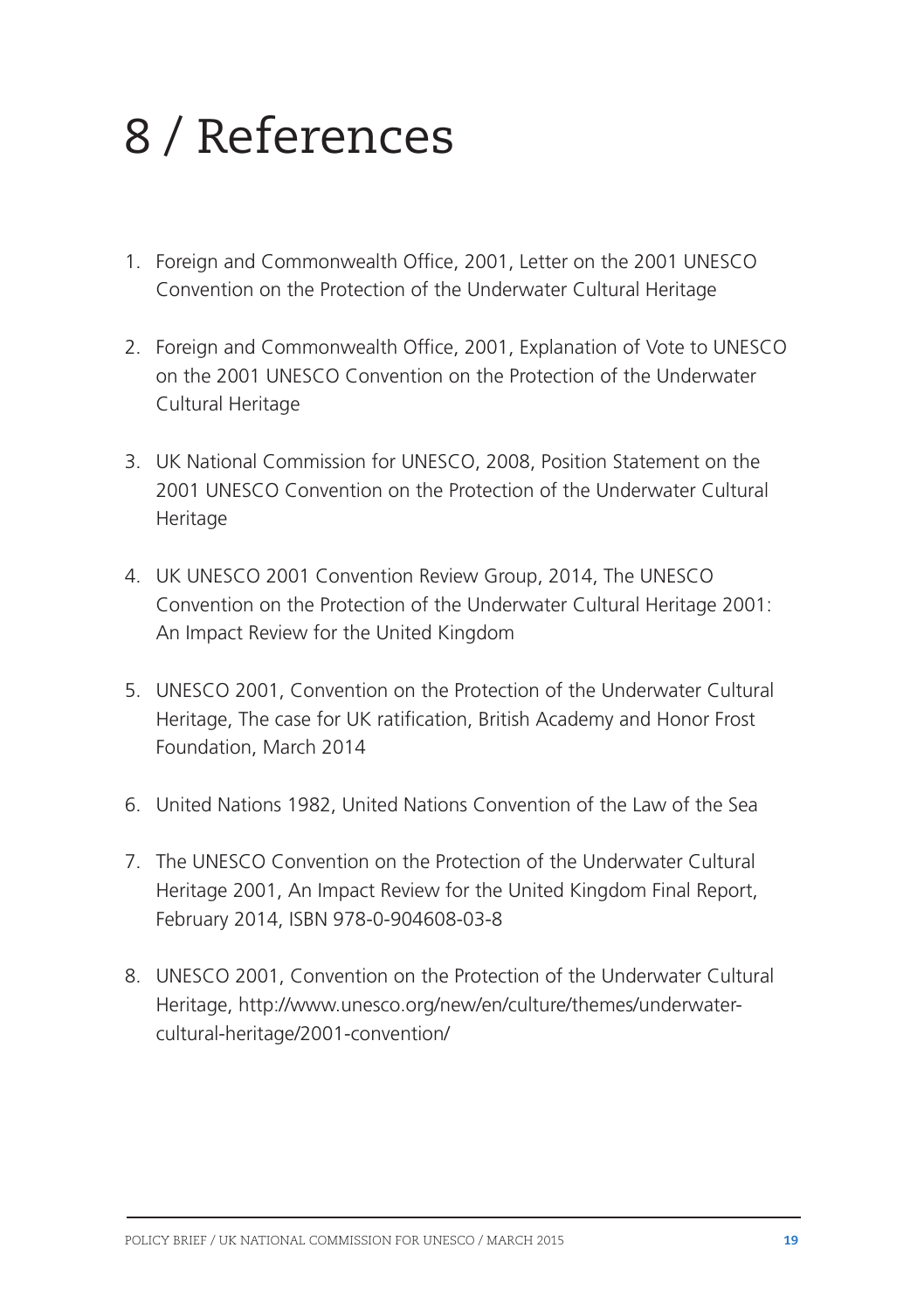- 9. UNESCO, August 2013, Operational Guidelines for the Convention on the Protection of the Underwater Cultural Heritage, http://unesdoc.unesco.org/ images/0022/002226/222670E.pdf
- 10. HM Government, March 2011, UK Marine Policy Statement. www.gov.uk/ government/publications/uk-marine-policy-statement
- 11. Maarleveld, T.J., Guérin, U. and Egger, B. (eds), 2013, Manual for Activities directed at Underwater Cultural Heritage: guidelines to the Annex of the UNESCO 2001 Convention
- 12. O'Keefe, P.J., 2002, Shipwrecked Heritage: A commentary on the UNESCO Convention on Underwater Cultural Heritage
- 13. Dramgoole, S., 2013, International Law and the Underwater Cultural Heritage, Cambridge University Press
- 14. Aznar, M., 2010, Treasury Hunters: Sunken State Vessels and the 2001 UNESCO Convention on the Protection of Underwater Cultural Heritage, International Journal of Marine and Coastal Law

UK Marine Acts relevant to UCH:

Protection of Wrecks Act 1973 Ancient Monuments and Archaeological Areas Act 1979 Protection of Military Remains Act 1986 Merchant Shipping Act 1995 Dealing with Cultural Objects (Offences) Act 2003 Marine (Scotland) Act 2010 Marine and Coastal Access Act 2009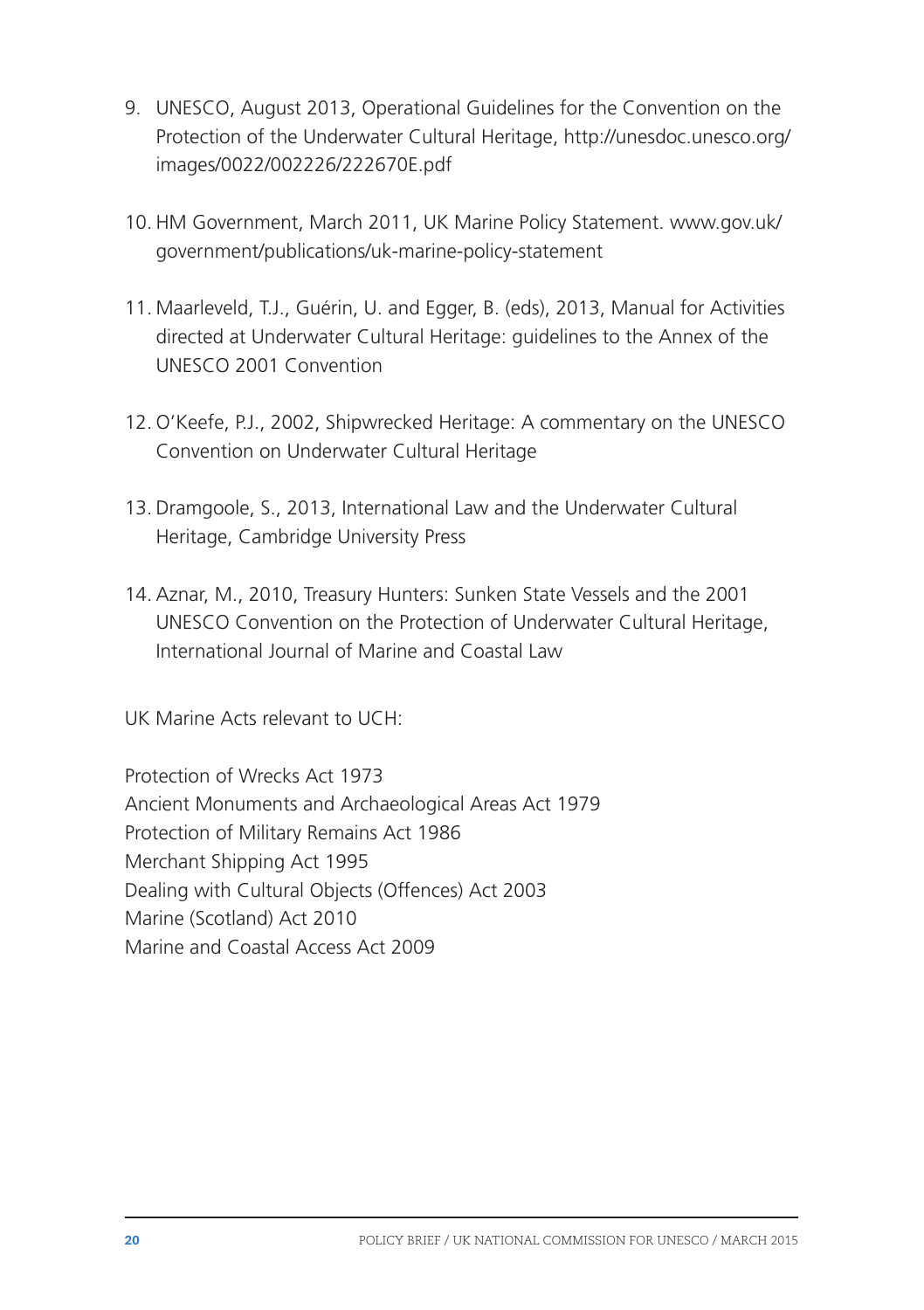# 9 / Acknowledgements

This policy brief was produced for the UK National Commission for UNESCO by Helen Maclagan, UKNC Director for Culture; with expert input from John Gribble, Director for Sea Change Heritage Consultants Limited; Mike Williams, Visiting Research Fellow for Plymouth University, and Sue Davies, Cultural Heritage Consultant. The UKNC staff lead was Moira Nash.

The views contained in this policy brief are those of the UK National Commission for UNESCO and do not necessarily reflect those of the UK Government or the individuals or organisations who have contributed to this report.

The Impact Review was funded by English Heritage and the Honor Frost Foundation and managed by John Gribble. Andrea Blick and the UK National Commission for UNESCO acted as Project Executive.

The UK UNESCO 2001 Convention Review Group created to undertake the Impact Review brought together a multi-disciplinary team and comprised: John Gribble (Director, Sea Change Heritage Consultants Limited); Dr Antony Firth (Director, Fjordr Limited); Mike Williams (Honorary Professor, Institute of Archaeology, University College London and Visiting Research Fellow, Plymouth Law School, University of Plymouth); David Parham (Senior Lecturer: Maritime Archaeology, Bournemouth University); Dr Simon Davidson (Coastal and Marine, Wessex Archaeology); Tim Howard (Policy Manager, Institute for Archaeologists); Dr Virginia Dellino-Musgrave (Maritime Archaeology Trust); Ian Oxley (Historic Environment Intelligence Analyst (Marine), English Heritage); and Mark Dunkley, (Maritime Designation Adviser, English Heritage). The list of Royal Navy losses between 1605 and 1945 was created by Jessica Berry of the Maritime Archaeology Sea Trust.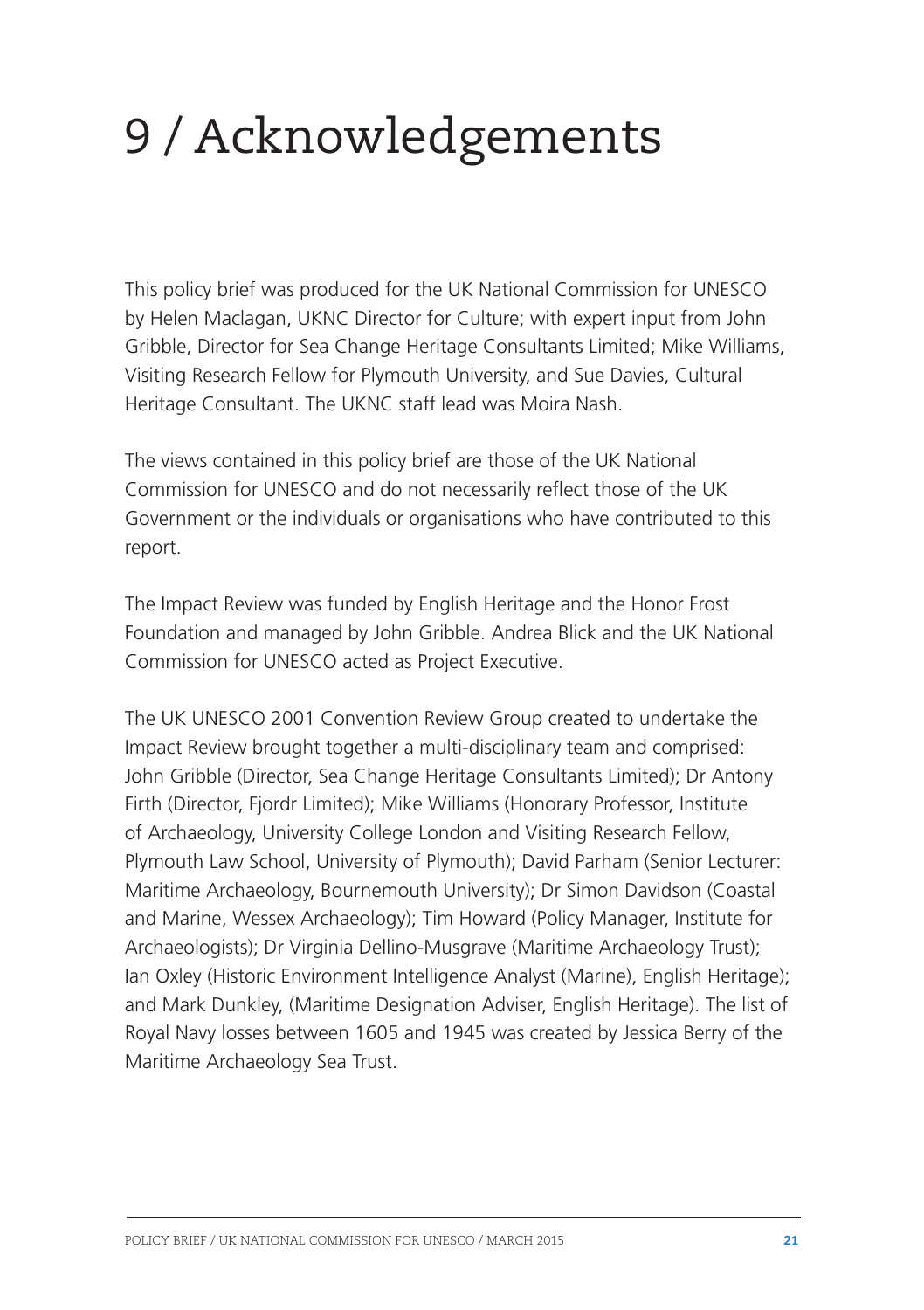Joan Porter MacIver, Executive Director of the Honor Frost Foundation provided invaluable support and assistance in the Review's production.

The Impact Review benefited from extensive consultation, both in the UK and internationally, in the cultural heritage and legal sectors.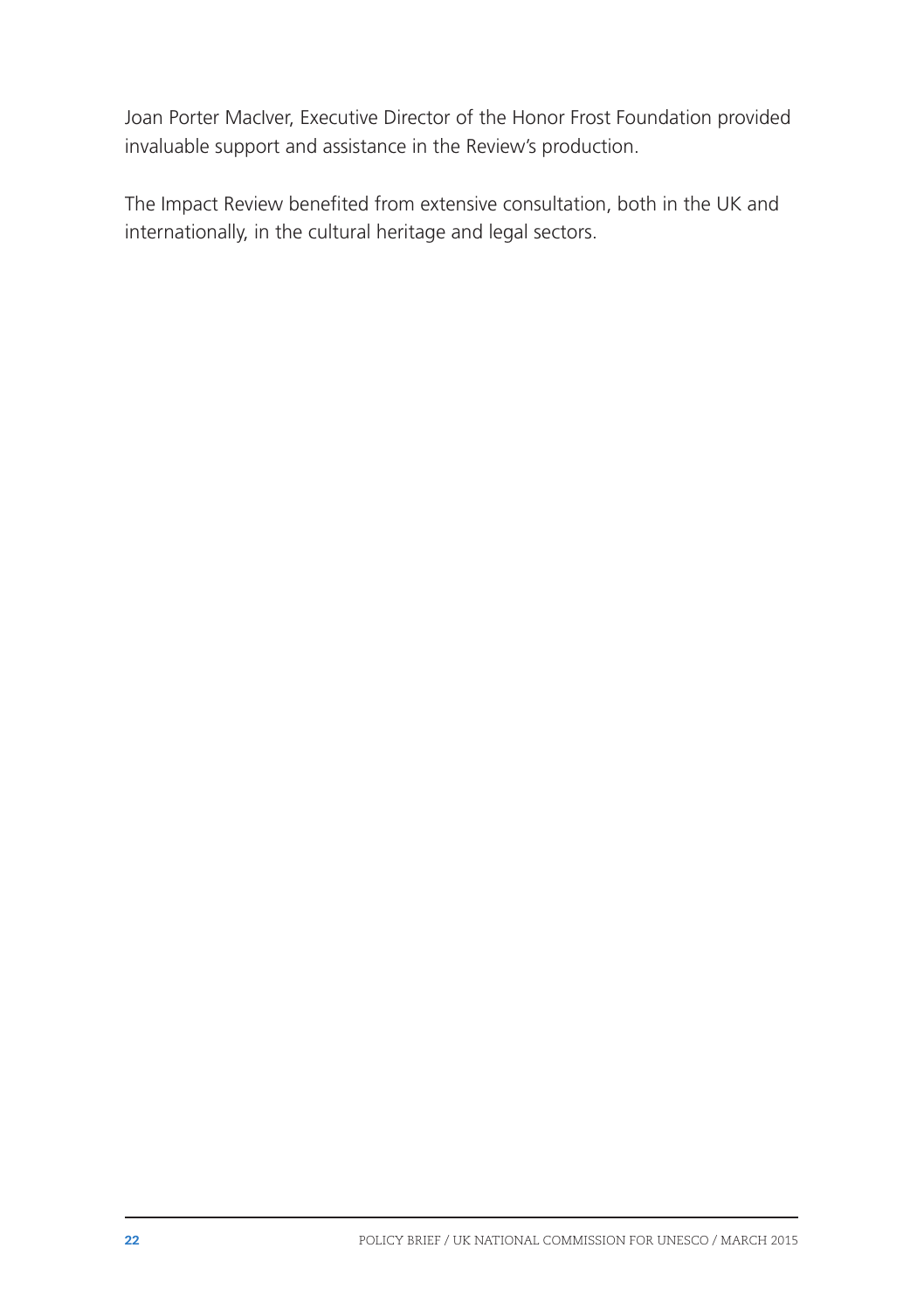# 10 / Appendices

#### **Abbreviations and Definitions**

| Continental Shelf | The seabed and subsoil of the submarine area of a<br>coastal State that extend beyond its territorial sea to the           |
|-------------------|----------------------------------------------------------------------------------------------------------------------------|
|                   | outer edges of the continental margin or a distance of                                                                     |
|                   | 200 nautical miles from the baselines used to define the<br>territorial sea                                                |
| EEZ               | Exclusive Economic Zone – an area beyond and adjacent to                                                                   |
|                   | the territorial sea, extending no further than 200 nautical<br>miles from the baselines                                    |
| Flag State        | The state to which a non-commercial vessel belongs or<br>under whose laws a commercial vessel is registered or<br>licensed |
| Territorial Sea   | The area automatically appurtenant to a coastal state,<br>extending up to 12 nautical miles from coastal baselines         |
| The Area          | The seabed and ocean floor and subsoil thereof, beyond<br>the limits of national jurisdiction                              |
| <b>UCH</b>        | Underwater Cultural Heritage                                                                                               |
| <b>UNCLOS</b>     | United Nations Convention on the Law of the Sea                                                                            |
| <b>UNESCO</b>     | United Nations Educational, Scientific and Cultural<br>Organization                                                        |

#### **The Ratification Process**

The broad mechanics of the ratification process are set out in the text of the 2001 Convention. Details are also available on the UNESCO website at: http://www.unesco.org/new/en/culture/themes/underwater-culturalheritage/2001-convention/how-to-ratify/